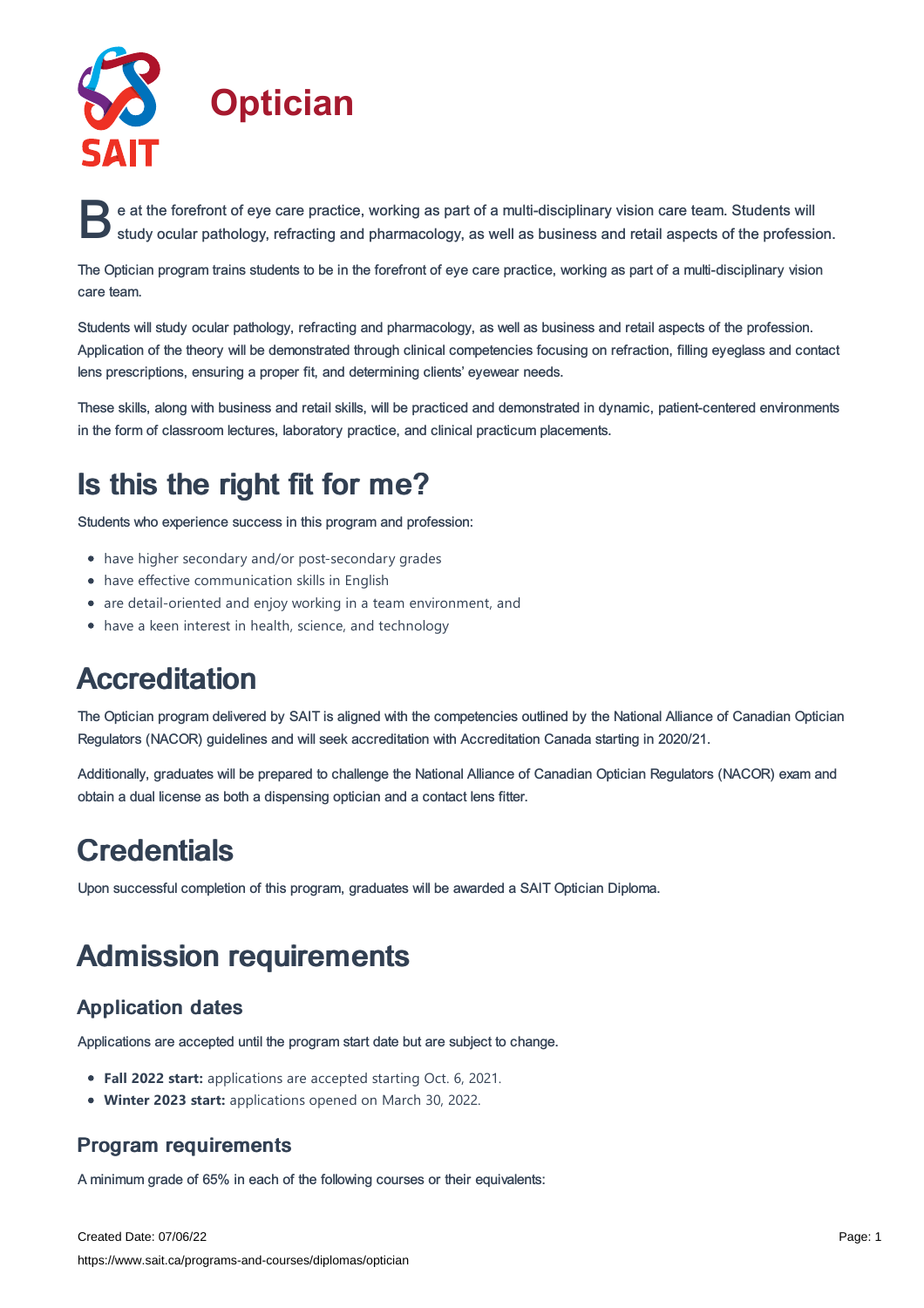- English Language Arts 30-1 or English Language Arts 30-2
- Math 30-1 or Math 30-2 or Pure Math 30
- Physics 20 or Biology 30 or Science 30

#### or

Completion of the SAIT Ophthalmic and Optometric Assisting program or equivalent

All applicants must demonstrate English Language [Proficiency](https://www.sait.ca/admissions/before-you-apply/english-proficiency) prior to admission, including students educated in Canada.

#### Direct entry: four-step process

**Step 1:** Read the program information to see the qualities needed for student success.

**Step 2:** Ensure that you meet all of the admission requirements listed above.

**Step 3:** [Apply](https://www.sait.ca/admissions/apply) and submit your [transcripts](https://www.sait.ca/admissions/after-you-apply/transcripts-and-supporting-documents) and/or anticipated final grades.

Admission will be extended on a first-qualified, first-offered basis until the program is full.

**Step 4:** Log in to [mySAIT.ca](http://www.mysait.ca) to check your admission status and monitor changes to your [application](https://www.sait.ca/admissions/after-you-apply/tracking-your-application) status.

Failure to meet anticipated final grades will result in offers being rescinded.

### Communication during admission

Email is the primary source of communication during the admission process. Ensure your personal email account is managed appropriately to receive our emails, files and communications.

We recommend you add [hps.info@sait.ca](https://sait.camailto:hps.info@sait.ca) domain to your safe senders' list or you risk missing critical email messages.

#### Clinical practicum

Practicum placements in Calgary are limited. **Optician students will be required to relocate outside of Calgary for practicum**. Although students are requested to indicate a location of their choice, there is no guarantee to be placed at the practicum location. Students will be responsible for fees associated with practicum such as entrance requirements, relocation and travel costs.

## Costs 2022/23

#### Domestic tuition and fees

Cost per credit: \$314

| Year | Number of semesters | <b>Tuition fees</b> | <b>SAIT fees</b> | Saitsa fees* | Total       |
|------|---------------------|---------------------|------------------|--------------|-------------|
|      |                     | \$10,362            | \$1,065          | \$698.50     | \$12,125.50 |
|      |                     | \$10,362            | \$1,065          | \$698.50     | \$12,125.50 |

### International tuition and fees

Cost per credit: \$714.58

| Year | Number of semesters | <b>Tuition fees</b> | ----<br>SAI<br>T tees | Saitsa fees* | Total |
|------|---------------------|---------------------|-----------------------|--------------|-------|
|------|---------------------|---------------------|-----------------------|--------------|-------|